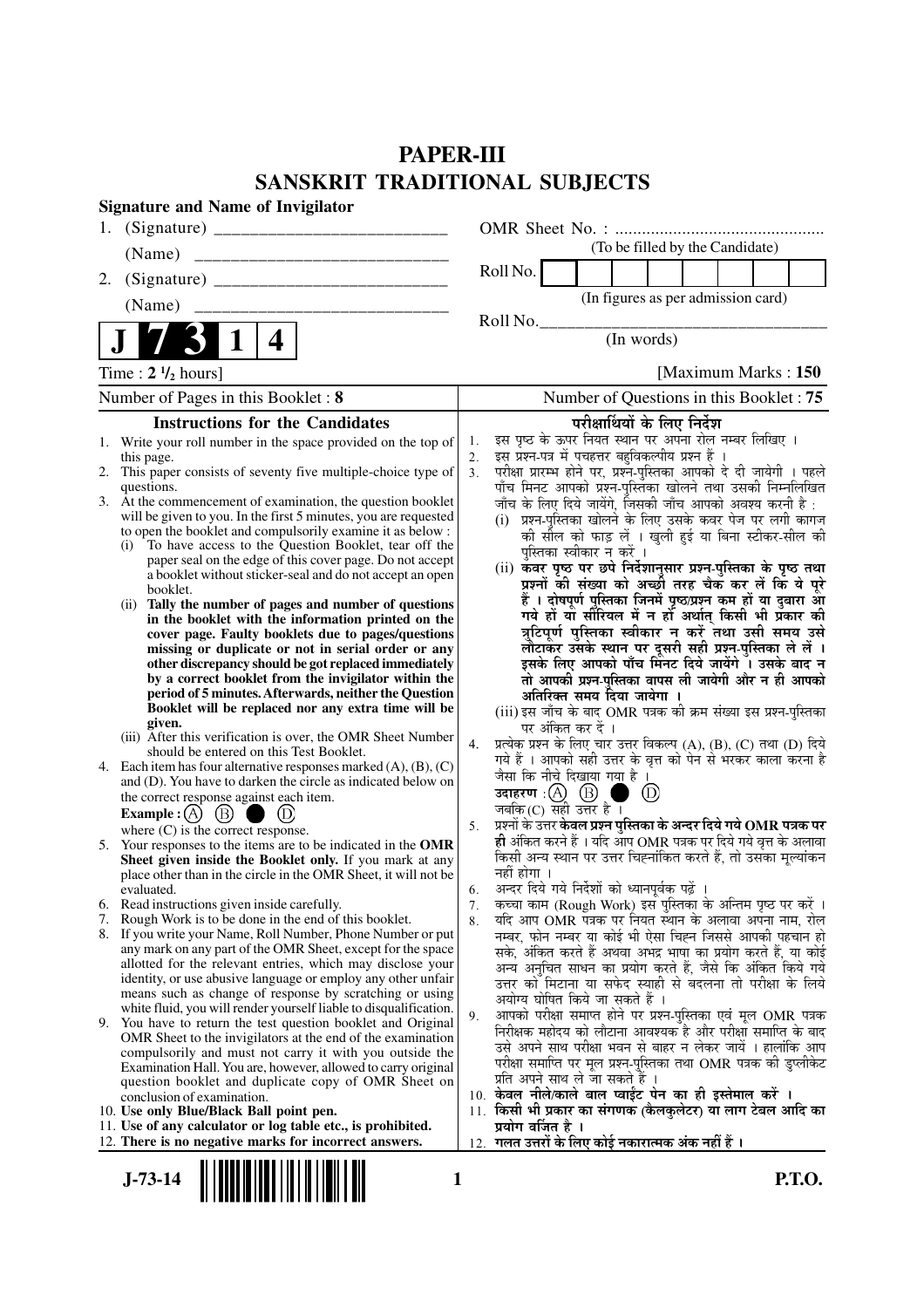## संस्कृत-परम्परागत विषय: संस्कृत परम्परागत विषय **SANSKRIT TRADITIONAL SUBJECTS**  प्रश्नपत्रम् – III ¯ÖÏ¿®Ö¯Ö¡Ö **– III Paper – III**

- सं**ङ्केत** : अस्मिन् प्रश्नपत्रे **पञ्चसप्तति**: (75) बहुविकल्पीय प्रश्ना: सन्ति । तेषु प्रतिप्रश्नमङ्कद्वयम् । सर्वे प्रश्ना उत्तरणीयाः ।
- **टिप्पणी** : इस प्रश्नपत्र में **पचहत्तर** (75) बहु-विकल्पीय प्रश्न हैं । प्रत्येक प्रश्न के **दो (2)** अंक हैं । सभी प्रश्नों के उत्तर  $\ddot{\vec{a}}$  ।
- **Note :** This paper contains **seventy-five (75)** multiple choice questions. Each question carries **two (2)** marks. Attempt **all** the questions.
- 1. स्थिरसंज्ञकवारोऽस्ति –

स्थिरसंज्ञक वार है $-$ 

स्थिरसंज्ञक वार $i$ s –

- $(A)$  शनिवार:  $(B)$  सोमवार:
- (C) शक्रवार: (D) रविवार:
- **2.** जन्मत: एकादशघस्रे भवति जन्म से ग्यारहवें दिन होता है $=$

 On the eleventh day from the birth, there takes place –

- $(A)$  नामकरणम्  $(B)$  उपनयनम
- (C) चड़ाकरणम (D) कर्णवेध:
- 3. •• अर्कवासरे हस्त नक्षत्रं स्यात्तर्हि भवति रविवार को हस्त नक्षत्र हो. तो होता है $-$ When हस्त नक्षत्र on रविवार, there

happens –

- $(A)$  रवियोग:  $(B)$  सर्वार्थसिद्धियोग:
- (C) सिद्धियोग: (D) राजयोग:
- 4. पापसंदष्ट: चन्द्रोऽष्टमे भवति पाप दष्ट चन्द्र अष्टम में होता है $-$ When पाप दृष्ट चन्द्र is in अष्टमस्थान, it causes –  $(A)$  मरणाय  $(B)$  रक्षणाय (C) कष्टाय (D) महदद:खाय
- **Paper- III** 2 J-73-14
- **5.** यो ग्रहो वर्गोत्तम: स्यात तदायदायो भवति जो ग्रह वर्गोत्तम हो उसका आयुदाय होता है $-$ The ग्रह being वर्गोत्तम, results आयुदाय $(A)$  तदैव  $(B)$  द्विगुणम्
	- (C) चतुर्गुणम् (D) दशघ्नम
- **6.** भानोरुदयादुदयं भवति सर्य के उदय से उदय तक होता है – From Sunrise to next Sunrise, there becomes –  $(A)$  चान्द्रदिनम  $(B)$  सावनदिनम
	- (C) सौरदिनम (D) नाक्षत्रदिनम
- 7. सूर्यतनयादधोऽध: पंचमहोरेशो भवति शनि के नीचे-नीचे पाँचवा होरेश होता है $-$ Below the below of शनि, the fifth होरेश  $is (A)$  गुरु:  $(B)$  सूर्य:
	- (C) शुक्र: (D) बृध:
- 8. चन्द्रग्रहणं भवति चन्द्रग्रहण होता है $-$ चन्द्रग्रहण happens –  $(A)$  पूर्णिमादौ  $(B)$  प्रतिपदादौ (C) अमान्ते (D) अमादौ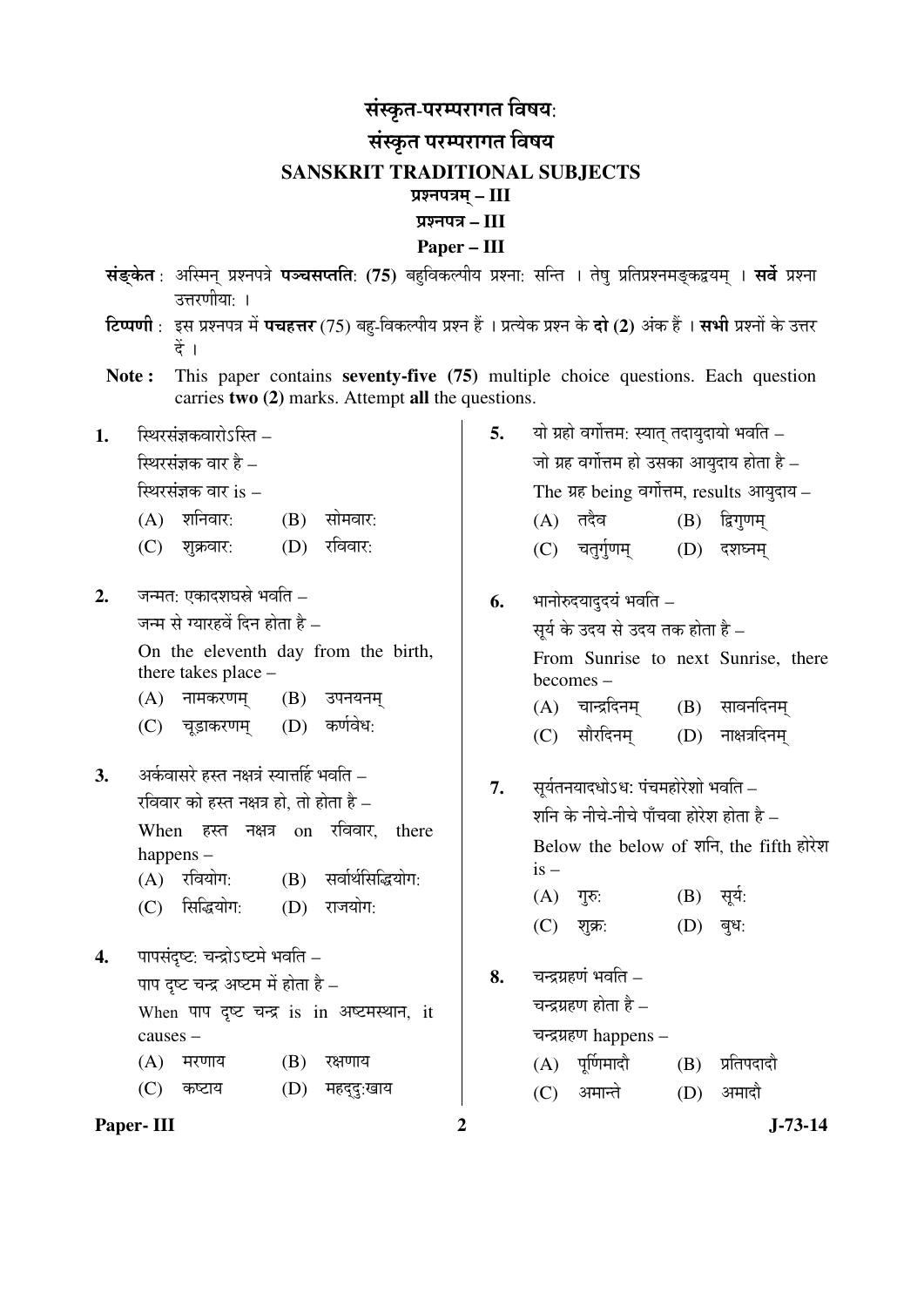**J-73-14 3 Paper-III 9.** वान्द्रक्षयदिनानामन्तरम्भवति – चान्द्र-क्षय दिनों का अन्तर होता है – The difference between the days of चान्द्रक्षय is called  $(A)$  सावनदिनानि  $(B)$  चान्द्रदिनानि  $(C)$  नाक्षत्रदिनानि  $(D)$  सौरदिनानि 10. मध्यमस्पष्टभुजयोरन्तरम्भवति – मध्यम-स्पष्ट भुजों का अन्तर होता है – The difference between two मध्यम-स्पष्ट भुज $s (A)$  मध्यमान्तरम्  $(B)$  भुजान्तरम् (C) स्पष्टान्तरम् (D) देशान्तरम् 11. "मासं कल्याणी" इत्यत्र द्वितीयाविधायक सूत्रम् – ''मासं कल्याणी'' यहाँ द्वितीया विधायक सूत्र है – "मासं कल्याणी" – here the सूत्र enjoining द्वितीया, is (A) कालाध्वनोरत्यन्त संयोगे (B) कर्मणि द्वितीया  $(C)$  तृतीयार्थे कर्मप्रवचनीययुक्ते द्वितीया (D) अतो नम 12. "बिदुगोरादिभ्यश्च" इति सूत्रस्य उदाहरणम् – "विद्गोरादिभ्यश्च" इस सूत्र का उदाहरण है $-$ "विद्गोरादिभ्यश्च" the illustration of this sutra, is –  $(A)$  नर्तकी  $(B)$  कामको (C) मुक्तकेशी (D) सुरापानी 13. क्रोष्टुरित्यत्र उकारादेशो भवति – क्रोष्ट्र इसमें उकार आदेश होता है $-$ उकार in क्रोष्ट्र is substituted by –  $(A)$  ऋत उत  $(B)$  विसर्जनीयस्य स: (C) ससज़षोरु: (D) प्रादय: 14. **फलमात्रं धात्वर्थ:, व्यापार: प्रत्ययार्थ** इतिमतम् – फलमात्रं धात्वर्थ है. व्यापार प्रत्ययार्थ है. यह मत है – धात्वर्थ is फलमात्र and प्रत्ययार्थ is व्यापार this opinion is – (A) नागेशभट्टस्य (B) बालमभट्टस्य (C) मण्डनमिश्रस्य (D) भट्टोजीदीक्षितस्य

15. प्रत्ययार्थव्यापारव्यधिकरफलवाचकत्वम् – प्रत्यय का अर्थ, व्यापार व्यधिकरण फलवाचकत्व हे – The meaning of प्रत्यय is फलबोधकता apart from व्यापार – (A) सकर्मकत्वम् (B) अकर्मकत्वम् (C) अव्ययत्वम् (D) व्यापारत्वम् 16. "अर्थरूपं तथा शब्दे स्वरूपं च प्रकाशते" इति – "अर्थरूपं तथा शब्दे स्वरूपं च प्रकाशते" यह है – "अर्थरूपं तथा शब्दे स्वरूपं च प्रकाशते" is –  $(A)$  वाक्यपदीये  $(B)$  काशिकायाम (C) लघमंजुषायाम (D) महाभाष्ये 17. "वेदेन प्रयोजनमुदिश्य विधीयमानोऽर्थ: धर्म:" इति धर्म लक्षणमस्ति $\,$  – "वेदेन प्रयोजनमुदिश्य विधीयमानोऽर्थ: धर्म:" यह धर्म लक्षण है – "वेदेन प्रयोजनमुदिश्य विधीयमानोऽर्थ: धर्म:" this definition of  $\Psi$ <sup>i</sup> is –  $(A)$  जैमिनिन्यायभाष्ये (B) मीमांसान्यायप्रकाशे  $(C)$  अर्थसंग्रहे (D) कणादमते 18. वेदा: प्रमाणमिति न स्वीकुर्वन्ति – वेद को प्रमाण नहीं मानते हैं  $-$  The validity of Vedas is not accepted  $by (A)$  जैना:  $(B)$  पर्वमीमांसका: (C) वेदान्तिन: (D) योगिन: 19. आश्रमाणां योनिरस्ति – आश्रमों की योनि है $-$ The योनि of आश्रम $s$ , is –  $(A)$  संन्यास:  $(B)$  वानप्रस्थ: (C) गृहस्थ: (D) ब्रह्मचर्य: 20. मरणाशौचे विप्रस्याशौचं भवति – मरणाशौच में विप्र का अशौच होता है – The period of अशौच for Brahmin during मरणाशौच, is –  $(A)$  एकादशाहम्  $(B)$  द्वादशाहम् (C) पञ्चदशाहम् (D) दशाहम्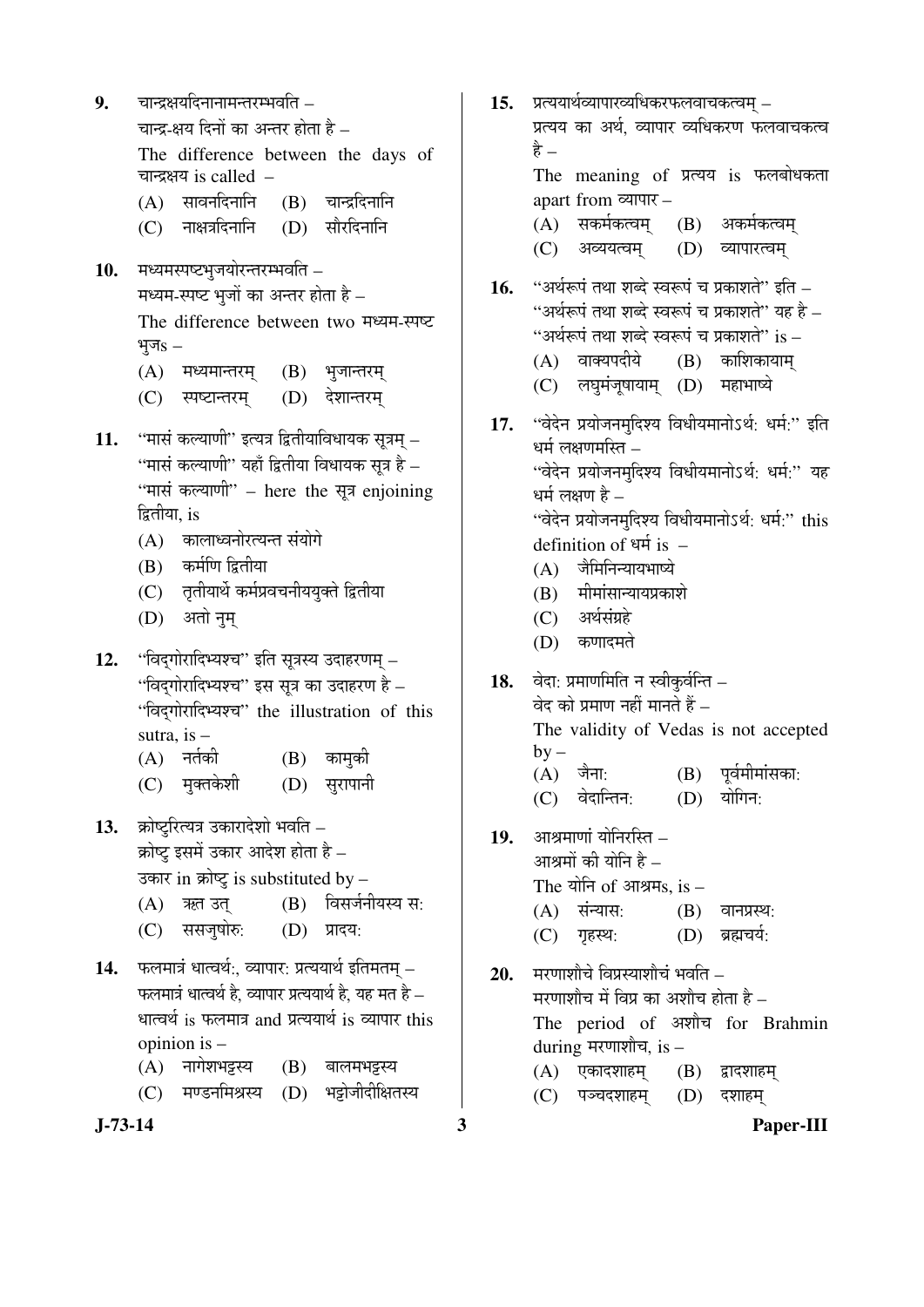21. धर्मसूत्रस्य प्रवर्त्तकोऽस्ति – धर्मसुत्र का प्रवर्त्तक है – The propounder of धर्मसूत्र $s$ , is –  $(A)$  आवस्तम्ब:  $(B)$  बौधायन:  $(C)$  गौतम:  $(D)$  मानव: 22. प्रवृत्तस्य प्रवर्त्तको भवति – प्रवृत्त का प्रवर्त्तक होता है – The प्रवर्त्तक of प्रवृत्त, is  $(A)$  अनुमन्ता  $(B)$  आज्ञापयिता (C) उपदेष्टा (D) स्वार्थान्ध: 23. वृद्धिश्राद्धमस्ति – वृद्धिश्राद्ध है – বুৰিপ্পাৰ্ৱ is –  $(A)$  नित्यम्  $(B)$  काम्यम् (C) नैमित्तिकम (D) साम्वत्सरिकम 24. बायभागग्रन्थस्य कर्त्ताऽस्ति – दायभाग ग्रन्थ का कर्त्ता है  $-$ The author of the text दायभाग, is  $(A)$  विज्ञानेश्वर:  $(B)$  जीमृतवाहन:  $(C)$  मित्रमिश्र:  $(D)$  नीलकण्ठ: 25. कल्पादौ प्रवचननिमित्ता श्रुति: सम्भवतीति वेदानाम – कल्पादि में प्रवचन निमित्त श्रुति सम्भव होती है. यह वेदों का प्रवचननिमित्त श्रुति during कल्पादि that appears, is – (A) पौरुषेयत्वम् (B) अपौरुषेयत्वम्  $(C)$  प्रामाण्यम्  $(D)$  अप्रामाण्यम् 26. प्रधानेन स्वर्गादिजननीये अवान्तरव्यापारो भवति – प्रधान रूप से स्वर्गादि उत्पत्ति में अवान्तर व्यापार होता है  $-$ Prominently, अवान्तर व्यापार taking place during स्वर्गादि उत्पत्ति, is –  $(A)$  यागध्वंस:  $(B)$  यागज्ञानम (C) अपूर्वम् (D) पुरोडाश: **27.** गोविन्दापर्ण बुद्धया क्रियमाणो मोक्ष हेतु: – गोविन्दापर्ण विधि से किया जाने वाला मोक्ष हेत है – The मोक्ष हेतु being excerised through गोविन्दापर्ण विधि. is  $(A)$  अध्ययनम्  $(B)$  याग:

(C) प्रायश्चितम् (D) उपवास:

## **Paper- III 4** J-73-14

- **28.** द्रव्यत्वम अवच्छेदकं भवति द्रव्यत्व अवछेदक होता है $\,$  – द्रव्यत्व is अवच्छेदक – (A) निमित्तकारणत्वस्य<br>(B) समवायिकारणत्वर समवायिकारणत्वस्य (C) असाधारणकारणत्वस्य (D) असमवायिकारणत्वस्य 29. कारणात्मना कार्यमस्तीति – कारणात्मा से कार्य है – "By कारण, the उत्पत्ति of कार्य takes place" is the opinion of –  $(A)$  जैना:  $(B)$  बौद्धा: (C) सांख्या: (D) नैयायिका: **30.** साध्याभाववत्पक्ष इति बाध ज्ञानं प्रतिबन्धकं भवति – साध्याभाववत्पक्ष यह बाध ज्ञान प्रतिबन्धक होता है – The बाधज्ञान in साध्याभाववत्पक्ष is प्रतिबन्धक $\,$  –  $(A)$  परामर्शस्य  $(B)$  व्याप्तिज्ञानस्य (C) अनुमिते: (D) आहार्यस्य 31. द्रव्यादिसप्तान्यतमत्वं भवति – द्रव्यादि सप्तान्यतमत्व होता है – द्रव्यादि सप्तान्यतमत्व is – (A) द्रव्यादिभेदसप्तकभावत्त्वम् (B) द्रव्यादिसप्तभिन्नभिन्नत्वम (C) द्रव्यादिसप्तकत्वाभावत्वम् (D) द्रव्यादिसप्तभिन्नत्वाभावत्वम् **32.** सदागतिमत्त्वाभावात् तमो न भवति – सदा गतिमत्व अभाव से तम नहीं होता है $-$ It is not  $\overline{dH}$ : as there is an absence of the quality of सदा गति –  $(A)$  वायु:  $(B)$  मन: (C) आकाश: (D) जलम् **33.** तञ्ज्ञानविषयकज्ञानेन तज्ज्ञानस्य गृह्यते – उस ज्ञान विषयक ज्ञान का ग्रहण होता है –  $By$  तज्ज्ञानविषयक ज्ञान, तज्ज्ञान  $accepts (A)$  प्रामाव्यम्  $(B)$  अप्रामाण्यम् (C) बुद्धित्वम् (D) संशयत्वम् 34. संसरति बद्धयते मुच्यते च – संसरण बन्धन और मोक्ष होता है – There happens संसरण, बन्धन and मोक्ष to –  $(A)$  बुद्धि:  $(B)$  प्रकृति: (C) पुरुष: (D) धर्म:
	-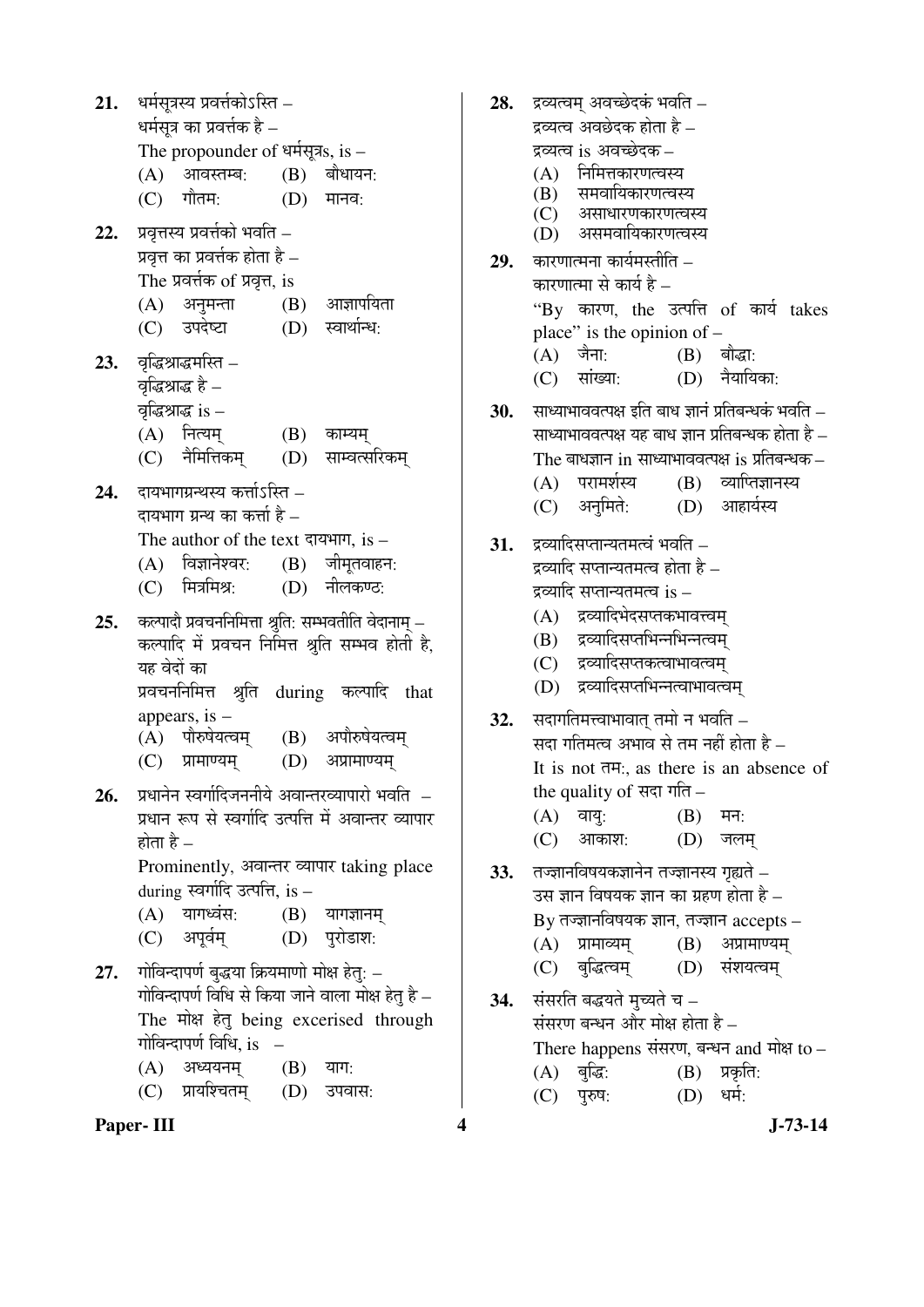35. संयमसिद्धि: प्रतिपादयति –  $\vec{v}$ यंयमसिद्धि प्रतिपादित करता है – संयमसिद्धि establishes –  $(A)$  परिणामत्रय संयमात् अतीतानागतज्ञानम् (B) प्रत्ययस्य परचित्तज्ञानम् (C) त्रयमेकत्र संयम: (D) त्रयमन्तरङगपुर्वेभ्य: 36. "त्रीणि प्रमाणानि" इति – तीन प्रमाण है यह $-$ There are three  $\overline{Y}$   $\overline{Y}$  = this opinion is – (A) सांख्ययोगिन: (B) प्राभाकरा: (C) आलंकारिका: (D) वैशेषिका: **37.** राजसपुराणं भवति – राजस पुराण है $-$ The राजस Purana is  $(A)$  भविष्यपुराणम्  $(B)$  मत्स्यपुराणम् (C) नारदीयपुराणम् (D) वराहपुराणम् 38. पूजने श्रेष्ठमुद्रा: भवन्ति – पुजन में श्रेष्ठ मुद्रायें होती हैं  $-$ The number best मुद्रs during पूजन, is –  $(A)$  पञ्चाशत  $(B)$  नव (C) षोडश (D) पञ्चपञ्चाशत **39.** सूर्यस्य रथ: परिमितो भवति – सर्य का रथ परिमित होता है – The limit of सूर्यरथ is  $-$ (A) पञ्चयोजन (B) नवसहस्रयोजन (C) सप्तयोजन (D) एकयोजन 40. **"सर्गश्च प्रतिसर्गश्च"** इत्यत्र प्रतिसर्गस्यार्थो भवति – "सर्गश्च प्रतिसर्गश्च" यहाँ पर प्रतिसर्ग का अर्थ होता है $-$ "सर्गश्च प्रतिसर्गश्च" here the meaning of प्रतिसर्ग $i$  is  $(A)$  उत्पत्ति:  $(B)$  स्थिति:  $(C)$  प्रलय:  $(D)$  देवभूमि: 41. राजगामिपैशनं भवति राजगामिपैशनं होता है The राजगामिपैशूनं is  $(A)$  ब्रह्महत्यासमम्  $(B)$  गोवधसमम (C) मिथ्यासमम् (D) सत्यम्

42. बत्रये नान्तर्भवति – तीन ''ब्र'' के अन्तर्गत नहीं है – It is not included in ब्रत्रय –  $(A)$  ब्रह्माण्डपुराणम्  $(B)$  ब्राह्मपुराणम् (C) ब्रह्मवैवर्त्तपुराणम् (D) वामनपुराणम् 43. स्वरितस्य भेदा: भवन्ति – स्वरित के भेद होते हैं – The divisions of स्वरित are  $(A)$  त्रय:  $(B)$  पञ्च (C) अष्टौ (D) सप्त 44. सामवेदीयं श्रोतसूत्रं वर्तते – सामवेदीय श्रोतसत्र है – The श्रौतसूत्र belonging to सामवेद, is – (A) कात्यायनश्रौतसूत्रम (B) वाधूलश्रौतसूत्रम् (C) लाट्यायनश्रौतसूत्रम् (D) मानवश्रौतसूत्रम् 45. वेददीप भाष्यस्य कर्त्ताऽस्ति – वेददीप भाष्य के कर्त्ता हैं – The author of the commentary called वेददीप. $is -$ (A) सायणाचार्य: (B) सलायुध:<br>(C) कर्काचार्य (D) महीधर: (C) कर्काचार्य (D) **46.** संस्कारगणपते: कर्त्ताऽस्ति – संस्कारगणपति के कर्त्ता है $-$ The author of संस्कारगणपति, is  $(A)$  जयराम:  $(B)$  हरिहर: (C) वासुदेवदीक्षित: (D) रामकृष्णभट्ट: **47.** आश्वलायनगृहसुत्रे संस्कारा: सन्ति – आश्वलायन गृहसूत्र में संस्कार हैं – The number of संस्कारs in  $\frac{d}{dt}$ अश्विलायनगृह्यसूत्र, is – (A) ÂÖÖê›ü¿Ö (B) «üÖ¤ü¿Ö (D) पञ्चविंशति 48. निरुक्तं भवति – निरुक्त होता है – Nirukta is – (A) दशविधम् (B) त्रिविधम्<br>(C) नवविधम (D) पञ्चविध  $(D)$  पञ्चविधम **49.** द्युस्थानीया देवता विद्यते – द्यँस्थानीय देवता हैं – द्युस्थानीय देवता is –<br>(A) वरुण:

(A) वरुण: (B) अग्नि:<br>(C) सुर्य: (D) विद्युत्

(D) विद्युत्

**J-73-14 5 Paper-III**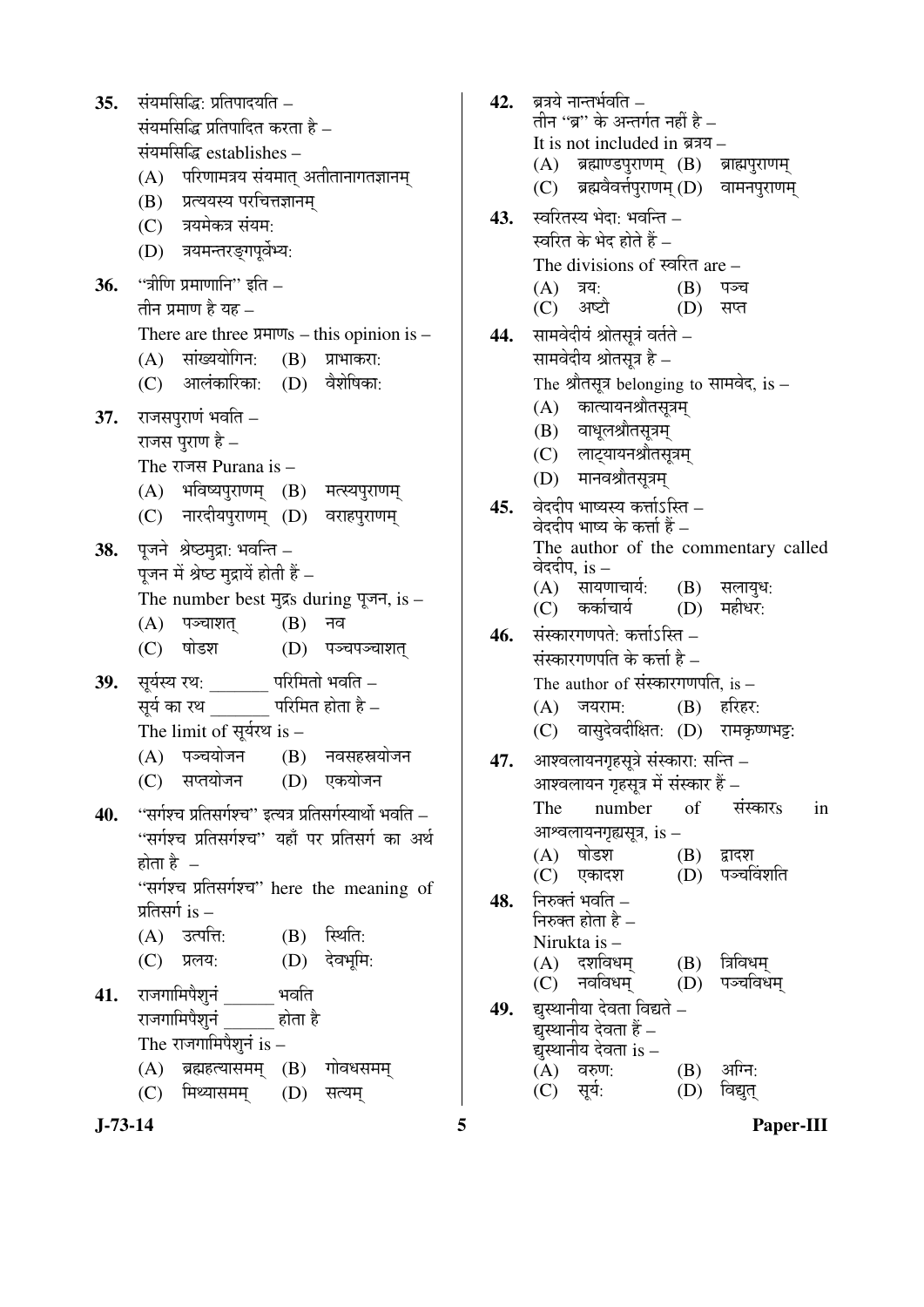**50. शब्दार्थो सहितौ वक्रकवि व्यापार शालिनि** । बन्धे व्यवस्थितो काव्यं तद्विदाहलाद कारिणि ।।  $\overline{\phantom{a}}$ इति काव्यलक्षणमस्ति – यह काव्य लक्षण है this definition of Kāvya, is (A) आनन्दवर्द्धनस्य (B) भामहस्य (C) मम्मटस्य (D) कन्तकस्य **51.** "अरोपिताक्रिया" इति लक्षणमस्ति – "अरोपिताकिया" यह लक्षण है $-$ "अरोपिताक्रिया" this definition is –  $(A)$  अभिधाया:  $(B)$  लक्षणाया: (C) व्यञ्जनाया: (D) तात्पर्याख्याया: 52. "निर्वेद: स्थायिभावोऽस्ति शान्तोऽपि नवमो रस:"  $\bar{\mathbf{r}}$ हति उकित $\cdot$  वर्तते –  $\lq\lq$ निर्वेद $\lq\lq$ स्थायिभावो $\lq\lceil$ रित शान्तो $\lq\lq\lq$ ि नवमो रस $\lq\lq$ यह उक्ति है $\lq\lq$ निर्वेद: स्थायिभावोऽस्ति शान्तोऽपि नवमो रस:'' – this statement is – (A) भरतस्य (B) भामहस्य<br>(C) आनन्दवर्द्धनस्य (D) मम्मटस्य आनन्दवर्द्धनस्य *(*D) **53.** "काव्यबन्धोऽभिजातानां हृदयाहलादकारक:" – इति काव्य प्रयोजनमस्ति "काव्यबन्धोऽभिजातानां हृदयाहलादकारक:" – यह काव्य-प्रयोजन है "काव्यबन्धोऽभिजातानां हृदयाहलादकारकः'' – this काव्यप्रयोजन is  $(A)$  भामहस्य  $(B)$  मम्मटस्य (C) कुन्तकस्य (D) विश्वनाथस्य **54.** पण्डितराज जगन्नाथोक्तदिशा काव्या भेदा: भवन्ति – पण्डितराज जगन्नाथ के अनुसार काव्य के भेद होते हैं – The divisions of काव्य according पण्डितराज जगन्नाथ. are –  $(A)$   $\bar{A}$ :  $(B)$   $\bar{A}$   $\bar{C}$ (C) पञ्च (D) सप्त 55. क्षेमेन्द्रेण औचित्य विचारचर्चायामौचित्यस्य भेदा<u>ः</u> निरूपिता:  $-$ <u>क्षे</u>मेन्द ने औचित्यविचार चर्चा में औचित्य के भेदों का निरूपण किया है – The number of divisions of औचित्य explained in औचित्य विचारचर्चा of क्षेमेन्द्र. is – (A) एकविंशति: (B) त्रयोविंशति:<br>(C) पञ्चविंशति: (D) सप्तविंशति:  $(C)$  पञ्चविंशति:

**Paper- III 6 J-73-14** 

 $56.$  वेदिकदर्शनमस्ति $-$ वैदिक दर्शन है $=$  Vaidika Darshana is –  $(A)$  न्याय  $(B)$  जैन (C) चार्वाक (D) बौद्ध **57.** सेश्वरदर्शनमस्ति – सेश्वरदर्शन है $-$ सेश्वरदर्शन is –  $(A)$  योग  $(B)$  जैन (C) चार्वाक (D) बौद्ध **58.** हीगेल पाश्चात्यपण्डितस्य वादोऽस्ति – हीगेल पाश्चात्य पण्डित का वाद है  $-$ The वाद advocated by Hegel, the western Philosopher, is –  $(A)$  भौतिकवाद:  $(B)$  प्रत्ययवाद:  $(C)$  मानवतावाद  $(D)$  संशयवाद: 59. चार्वाक – संशयवादयो<sup>.</sup> साम्यमस्ति – चार्वाक – संशयवादों में साम्य है – The Similarity between चार्वाक and संशयवाद lies –  $(A)$  अतीतविषयनिषेधे  $(B)$  अनागतविषयनिषेधे (C) अतीतानागतविषयनिषेधे (D) अनुमानप्रामाण्ये **60.** हीनयान महायानयो: वैषम्यमस्ति – हीनयान-महायान में वैषम्य है $\,$  – The dissimilarity between हीनयान and महायान, lies  $(A)$  भगवद्विषये  $(B)$  जीवश्वरूपविषये (C) जगद्विषये (D) मौक्षविषये 61. प्रमाणप्रमेयादिव्यवहारस्यापारमार्थिकत्वं स्वीकुर्वन्ति – प्रमाणप्रमेयादिव्यवहारस्यापारमार्थिक स्वीकार करते  $\frac{a}{b}$  – प्रमाणप्रमेयादिव्यवहारस्यापारमार्थिक is accepted  $by (A)$  शून्यवादिन:  $(B)$  क्षणभङ्गवादिन:  $(C)$  विज्ञानवादिन:  $(D)$  अद्वैतिन: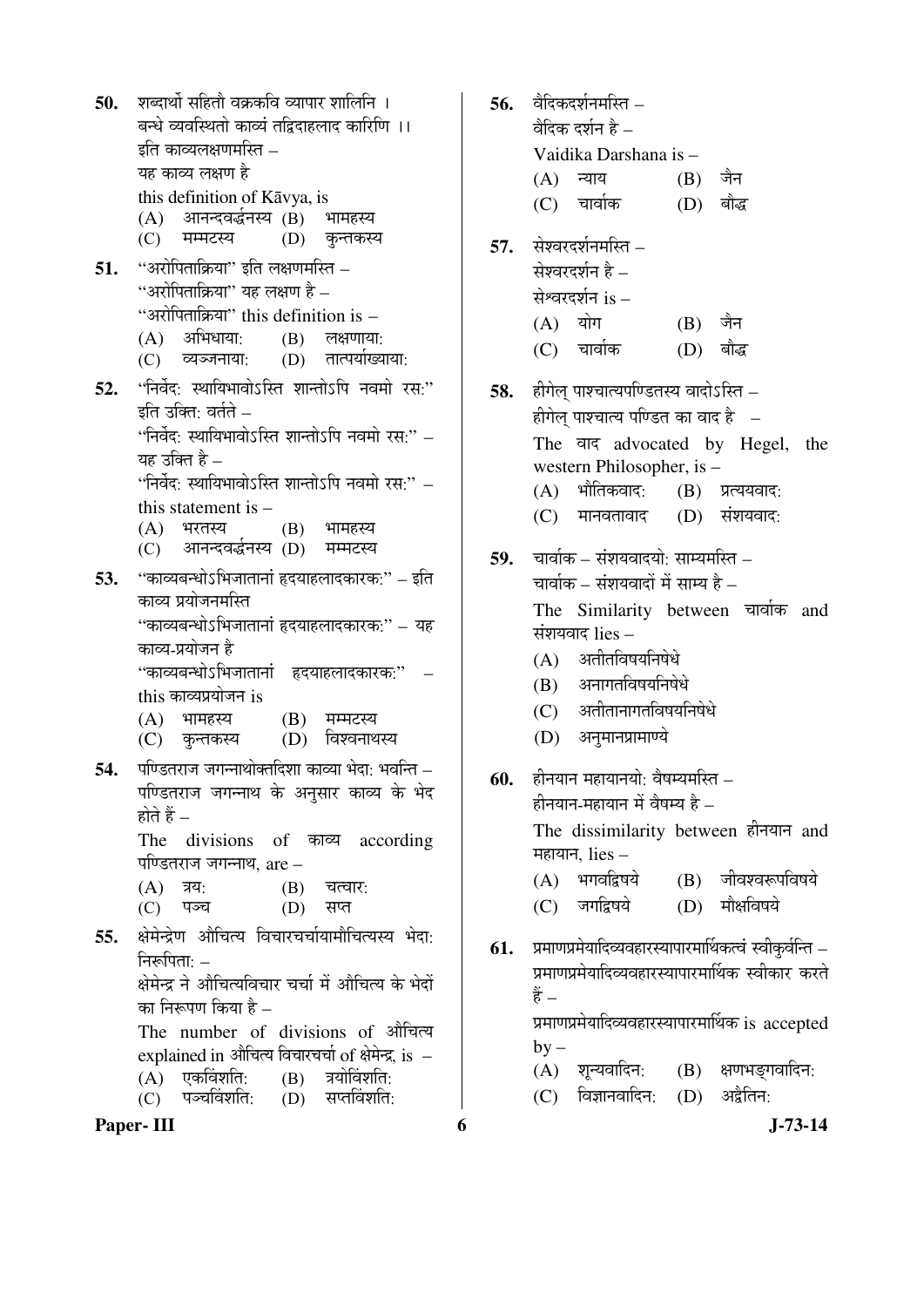**J-73-14 7 Paper-III** 62. बौद्धदर्शने आयतनानि सन्ति – बौद्धदर्शन में आयतन हैं $-$ The आयतन $s$  in बौद्धदर्शन  $\operatorname{are}\ -$  (A) 12 (B) 13 (C) 15 (D) 18 63. "सर्वनयात्मकं सम्यगर्थनिर्णय''लक्षणं भवति –  $\cdot$ 'सर्वनयात्मकं सम्यगर्थनिर्णय''लक्षण होता है – "सर्वनयात्मकं सम्यगर्थनिर्णय" is the definition of –  $(A)$  प्रमाणम्  $(B)$  प्रमेयम्  $(C)$  प्रमिति:  $(D)$  प्रमाता 64. पञ्चविधो भेदप्रपञ्च अनादिरेव – पञ्च प्रकार भेद प्रपञ्च अनादि ही है $=$ Five-fold difference of  $\Pi$ पञ्च is अनादि –  $(A)$  विशिष्टाद्वैतिन:  $(B)$  श् $\bar{a}$ द्वाद्वैतिन:  $(C)$  द्वैतिन:  $(D)$  अद्वैतिन: **65.** "भक्त्या भगवदाराधनमेव परमो धर्म:" इत्यस्ति – "भक्ति से भगवान की अराधना ही परम धर्म है" यह $\grave{\epsilon}$  – "भगवदाराधन through भक्ति is परमधर्म" – stated –  $(A)$  गीताभाष्ये  $(B)$  गीतातात्पर्ये (C) महाभारते (D) रामायणे **66.** देहाद्विशेषेण मोचनं नाम मक्तिरिति वचनम – "देह से विशेष रूप से मुक्त होने का नाम मुक्ति" यह वचन है  $-$ "मुक्ति means देहाद्विशेषेण मोचनम्" is the statement (A) जयतीर्थस्य (B) राघवेन्द्रयते: (C) आनन्दतीर्थस्य (D) वादिराजयते **67.** अविद्या पदार्थो भवति – अविद्या पदार्थ होता है $-$ अविद्या पदार्थ  $i$ s –  $(A)$  विद्याया अभाव:  $(B)$  विद्याप्राग्भाव: (C) विद्याविरोधी (D) विद्याभेद: **68.** विवर्त विचार: वर्तते – विवर्त का विचार है $-$ विवर्त is discussed – (A) प्रशस्तपादभाष्ये (B) तत्त्वकौमृद्याम् (C) शाङ्करभाष्ये (D) अर्थसंग्रहे

**69.** उपदेशसाहस्री ग्रन्थकारोऽस्ति – उपदेशसाहस्री ग्रन्थकार है – The author of उपदेशसाहस्री, is –  $(A)$  मध्वाचार्य:  $(B)$  रामानुजाचार्य: (C) गिरिधराचार्य: (D) शङकराचार्य: **70.** उपाधि सम्बन्धात्कल्पितमात्मनि – उपाधि सम्बन्ध से कल्पित आत्मा में है – Due to the relation of उपाधि superimposed in  $\overline{A}$ , is – (A) सुखित्वम् (B) जीवत्वम् (C) मिथ्यात्वम् (D) जगद्योनित्वम् 71. सुषुत्प्युत्क्रान्त्यधिकरणमस्ति – सुषुप्ति - उत्क्रान्ति अधिकरण है – The elucidation of सुषुप्ति and प्राणोत्क्रमण is found –  $(A)$  जैमिनीसत्रग्रन्थे  $(B)$  ब्रह्मसत्रग्रन्थे (C) भक्तिसुत्रग्रन्थे (D) धर्मसुत्रग्रन्थे 72. जगत्सर्वमिदं प्रसूयेत परा सा भवति – जिससे सारा जगत उत्पन्न होता है वह परा होती है $-$  That which causes the entire universe is –  $(A)$  शक्ति:  $(B)$  चिति: (C) माया (D) ऊव्यक्ता 73. शाक्तेयी सर्वसिद्धिदा भवति – शाक्तेयी सर्वसिद्धि दात्री होती है – शाक्तेयी the bestower of सर्वसिद्धि is –  $(A)$  क्षोभिणीमुद्रा  $(B)$  द्राविणीमुद्रा (C) शंखमुद्रा (D) योनिमद्रा 74. स खलु व्यसृजत – उसने ही निर्माण किया है – He indeed creates –  $(A)$  सकलं प्रपञ्चम्  $(B)$  सर्वजीवजालम् (C) चतुर्दशभुवनम् (D) पातालादिभुवनम् 75. नद्यां शिवालये तीर्थे सर्यादि सन्निधौ जपो भवति – नदी शिवालय तीर्थ सर्यादि के निकट जप होता है – जप performed in the bank of river, in Shiva temple and in tirtha, in the presence of Sun etc. becomes –  $(A)$  निष्फल:  $(B)$  सहस्रफलद: (C) सर्मफलद: (D) अनिष्टफलद: